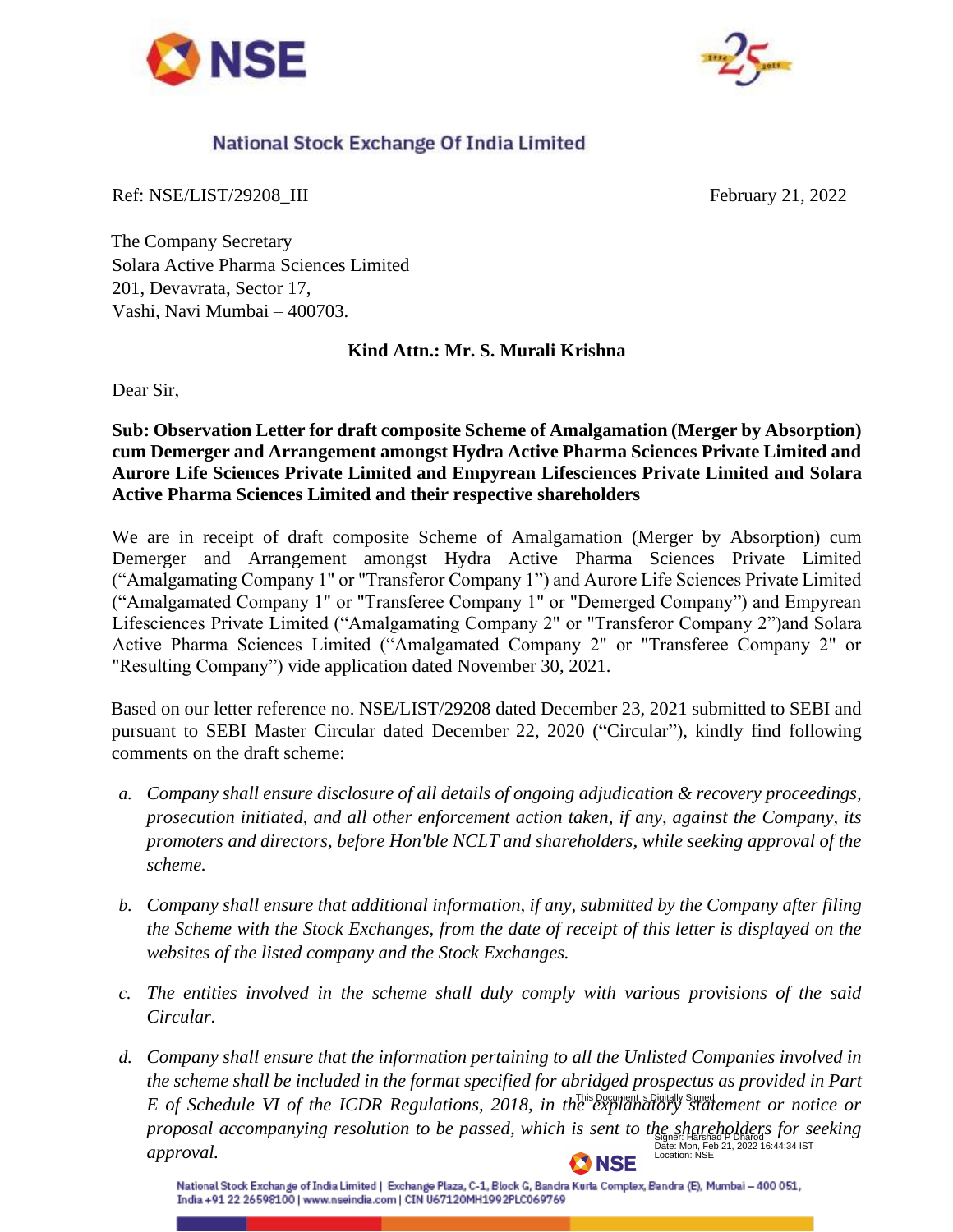

- *e. Company shall ensure that the financials in the scheme including financials considered for valuation report are not for period more than 6 months old.*
- *f. The Company is advised that the details of the proposed scheme under consideration as provided by the Company to the Stock Exchange shall be prominently disclosed in the notice sent to shareholders.*
- *g. The Company is advised that the proposed equity shares to be issued in terms of the "Scheme" shall mandatorily be in demat form only.*
- *h. The Company is advised that the "Scheme" shall be acted upon subject to the applicant complying with the Clause 44 of Part IV mentioned in the scheme document.*
- *i. Company shall ensure that no changes are made to the draft scheme except those mandated by the regulators/ authorities / tribunals shall be made without specific written consent of SEBI.*
- *j. Company is advised that the observations of SEBI/Stock Exchanges shall be incorporated in the petition to be filed before NCLT and the company is obliged to bring the observations to the notice of NCLT.*
- *k. It is to be noted that the petitions are filed by the Company before NCLT after processing and communication of comments/observations on draft scheme by SEBI/Stock Exchanges. Hence, the company is not required to send notice for representation as mandated under Section 230(5) of Companies Act, 2013 to SEBI again for its comments/ observations/ representations.*

**It is to be noted that the petitions are filed by the company before NCLT after processing and communication of comments/observations on draft scheme by SEBI/ stock exchange. Hence, the company is not required to send notice for representation as mandated under section 230(5) of Companies Act, 2013 to National Stock Exchange of India Limited again for its comments/observations/representations.** 

Further, where applicable in the explanatory statement of the notice to be sent by the company to the shareholders, while seeking approval of the scheme, it shall disclose information about unlisted companies involved in the format prescribed for abridged prospectus as specified in the Circular.

Based on the draft scheme and other documents submitted by the Company, including undertaking given in terms of Regulation 11 of SEBI (LODR) Regulations, 2015, we hereby convey our "No objection" in terms of Regulation 94 of SEBI (LODR) Regulations, 2015, so as to enable the Company to file the draft scheme with NCLT.

However, the Exchange reserves its rights to raise objections at any stage if the information submitted to the Exchange is found to be incomplete/ incorrect/ misleading/ false or for any contravention of Rules, Bye-laws and Regulations of the Exchange, Listing Regulations, Guidelines/ Regulations issued by statutory authorities. This Document is Digitally Signed

The validity of this "Observation Letter" shall be six months from  $F_{\text{c}}$  by  $\frac{1}{2}$   $\frac{1}{2}$  within which **ONSE** the scheme shall be submitted to NCLT.